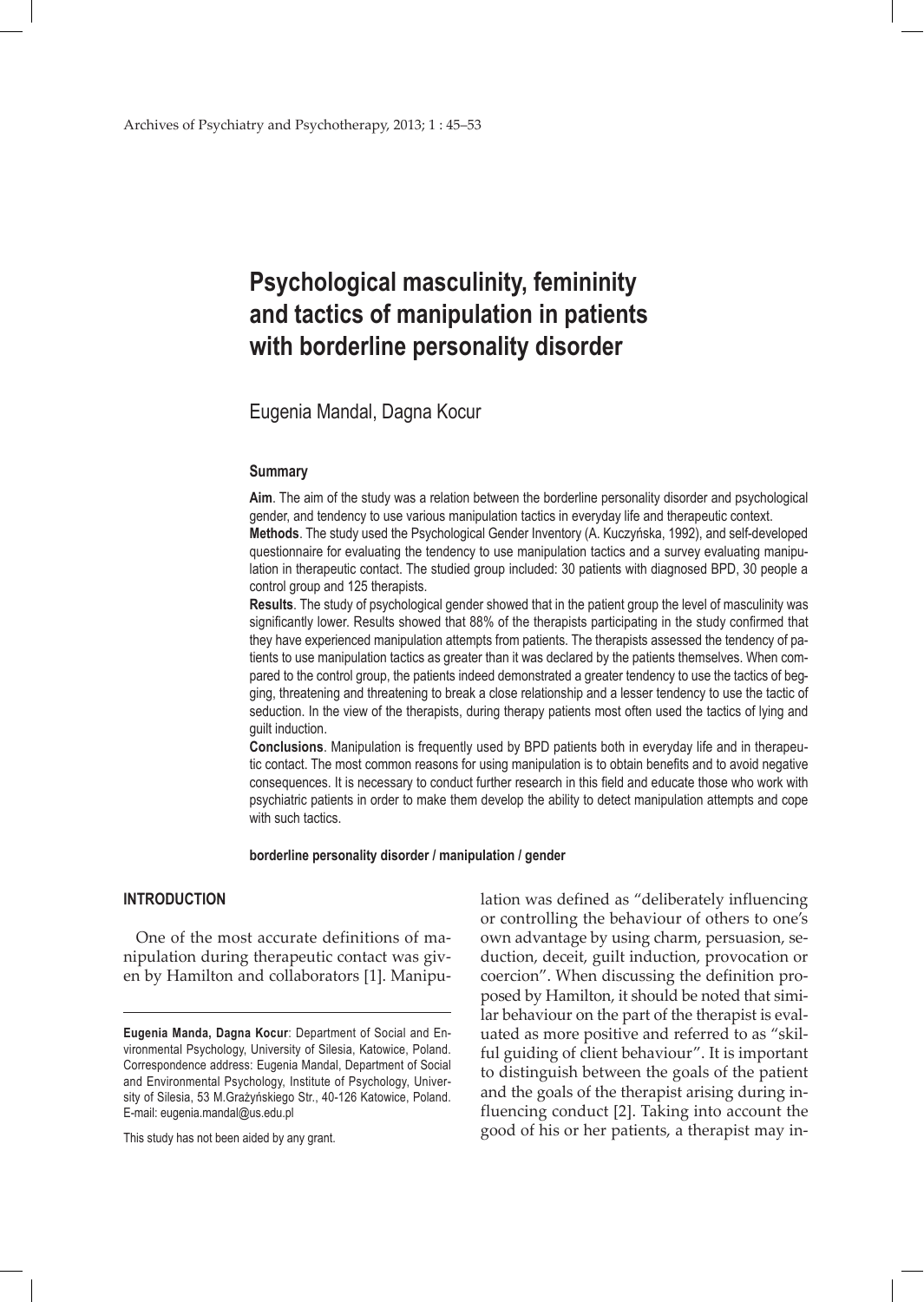fluence their behaviour using the techniques of persuasion. However, these exceptionally effective tools may prove dangerous if used in an inadequate manner [3].

Murphy and Guze [4] have identified a number of forms of manipulation most often used by BPD patients: irrational behaviour, taking control over the therapy and imposing own conditions, extorting promises, demanding special considerations, showing discontent and threatening with self-destructive behaviour. Manipulation used by BPD patients may also be a result of a number of misunderstandings in communication. Firstly, the patient may fear being assessed by the therapist; they may therefore distort some facts and omit information they are less comfortable with, trying to make a positive impression. Secondly, misunderstandings may be a result of differences in the evaluation of the importance of some facts by the patient and the therapist [5].

The relation between borderline personality disorder and the use of manipulation is rarely discussed in the literature of the subject, and when it is the opinions expressed are often contradictory [6]. Some authors claim that the BPD type of personality is particularly oriented at manipulating others and is characterised by the readiness to deliberately exert influence on other people while cleverly pursuing one's own goals, and skilfulness in doing so [6, 7, 8]. According to other publications, some types of behaviour of BPD patients only appear as manipulation, but in fact do not originate in malice or premeditation and are not pre-planned actions, their source being rather impulsiveness, fear, desperation and helplessness [9]. However, it is a common view among therapists that patients with BPD often use manipulation in order to achieve their own goals. This is confirmed by the study of Gallop & Lancee [10], which demonstrated that as many as 90% of nurses stated that they associated BPD patients with manipulation. Other research has also confirmed the conviction of specialists that there is a strong link between the BPD personality and manipulation [11].

Despite over 80 years of research on the subject, borderline personality disorder still remains controversial and raises many questions [12]. What is characteristic for this condition is deeply rooted and consolidated patterns of maladaptive

features. A person suffering from this disorder has an unclear or distorted image of himself or herself and his or her goals and preferences. As a result this person is incapable of establishing more profound emotional relationships. Such a person has a sense of loneliness and searches for intimacy, but at the same time cannot withstand intimacy for fear of abandonment [13, 14, 15, 16]. Borderline patients experience intensive and unstable emotions resulting in crises, which mean that their life is exceptionally dramatic and often involves the risk of self-inflicted injuries, suicidal attempts, sometimes of a manipulative nature. Among people suffering from borderline disorder the ratio of suicides and suicidal attempts is high (approx. 10%). It is estimated that 41% of patients staying in hospital emergency departments due to repeated suicidal attempts fulfill the criteria sufficient for diagnosing borderline disorder [12, 17, 18, 19, 20, 21, 22].

Symptomatically, most authors emphasise the fact that the borderline personality is more frequently found in women — 3-4 times more often than in men [23]. These authors suggest that there might be a link between BPD and gender, but this may also be a result of social and cultural patterns of behaviour which allow women to display weakness, mood swings and nervous breakdowns and prevent men from doing so. According to estimates, borderline personality disorder is most intense around the age of 25 while only 25% of those who suffer from this condition are over 40 years old. Probably mood swings and some patterns of behaviour tend to tone down with age [24, 25].

People with BPD are characterised by a clear tendency to act impulsively without predicting the consequences of their actions and capricious, changeable and unpredictable moods. They also have a tendency to emotional outbursts, are incapable of controlling impulsive actions and are prone to aggressive behaviour and conflicts with other people, especially when these actions are condemned or frustrated. Interpersonal contacts of borderline people are superficial and used for satisfying their own needs. These difficulties in building relationships are also reflected in the therapeutic relation and constitute an enormous challenge both for patients and for therapists. Patients with BPD often stand out as eccentrics and individuals with aggressive attitudes and unre-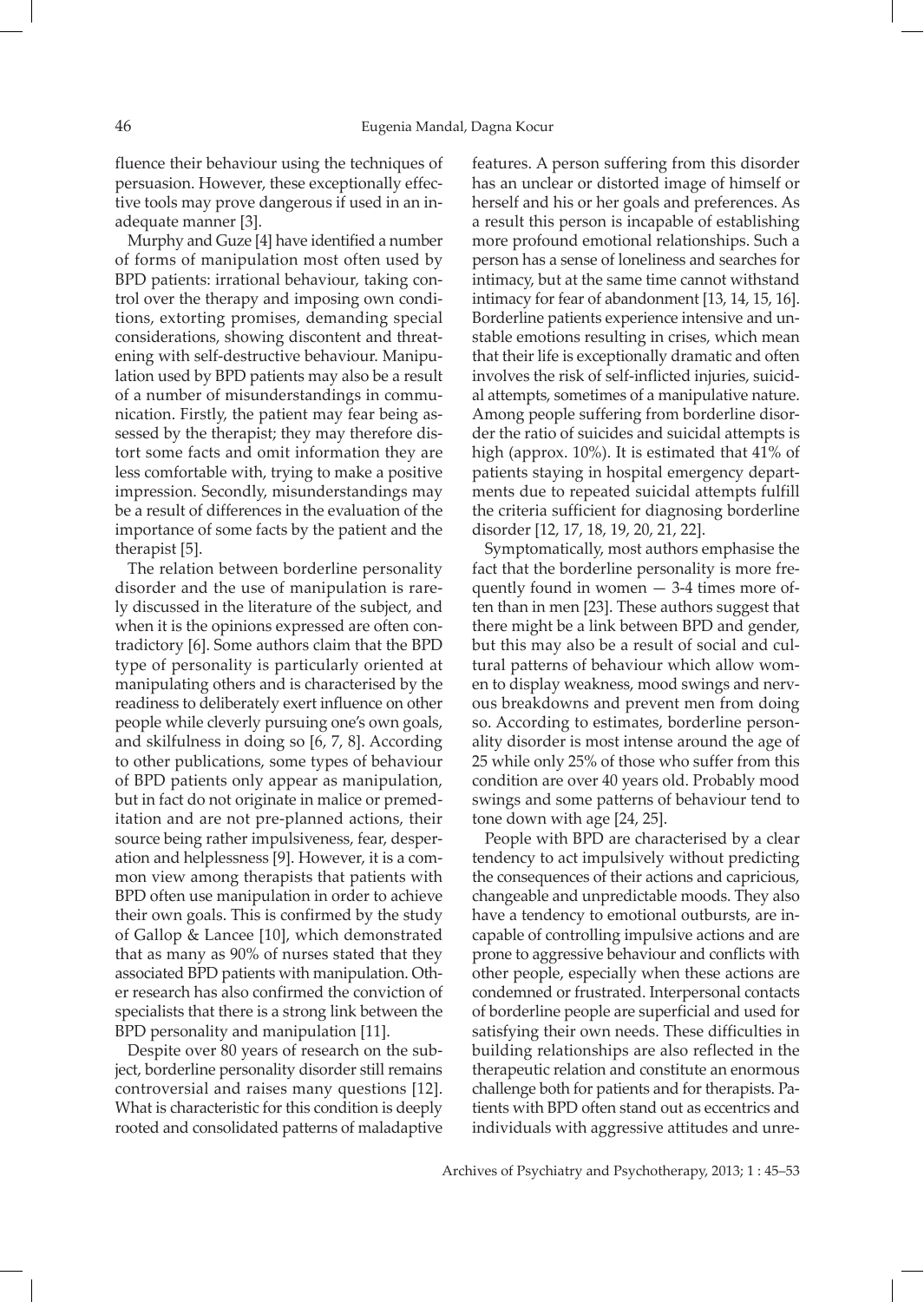alistic expectations towards therapists. They often cause conflicts, also among the medical staff [26, 27, 28, 29].

The literature of the subject rarely discusses the relation between the BPD personality and the tendency to manipulate in the context of the Machiavellian personality. However, the research of John McHoskey of 2001 shows that the best predicator of Machiavellianism proves to be the traits of the borderline personality such as: emotional imbalance, inadequate and uncontrolled outbursts of anger, impulsive self-destructive behaviour and strong but unstable relationships with other people [30].

## **AIM OF THE STUDY**

The aim of this study was to identify issues related to manipulation and exertion of influence in therapeutic contact of borderline patients. The study was an attempt to research the relation between the BPD personality and psychological gender and the use of manipulation tactics both in everyday life and during therapy. The aim of the study was also to compare the opinions of patients and therapists on the subject of manipulation tactics used by BDP patients.

#### **SUBJECTS AND METHOD**

The studied groups was composed of 30 adult patients with borderline personality disorder. The qualification of patients to the treatment group was based on the diagnostic criteria included in ICD-10 (F.60.32). The average age of the patients was M=30.87 years (SD=11.23 years). Half of the treatment group (15 people, 50%) was between 21 and 30 years. The control group was composed of 30 people who have undergone no psychiatric treatment. The members of the control group were deliberately selected on the basis of their similarity of gender and age to the patient group. In both groups the majority was women, who constituted 93% of the participants.

The studied group included 125 therapists with a background in psychiatry, psychotherapy, psychology and nursing. Therapists were divided into two groups. Study 1 involved 37

therapists specialising in BPD therapy. Study 2 involved 88 therapists specialising in treating various personality disorders, neuroses and dependencies. Also this group was dominated by women (78%). The therapists represented various schools of therapy, mostly cognitive behavioural, psychoanalytic and Gestalt. The average age of the therapists taking part in the study was  $M = 38.61$  years (SD = 9.87 years).

The following research methods were used in the study:

**Psychological Gender Inventory (IPP)** of A. Kuczyńska (1992). This tool is composed of thirty five features. Fifteen of them form the Femininity scale ( $\acute{a}$  = 0.78) related to the cultural stereotype of femininity, while another fifteen — the Masculinity scale ( $\acute{a}$  = 0.78) which characterises the cultural stereotype of masculinity. The remaining five features are neutral buffer items placed in randomly selected parts of the inventory. Using a five-point scale, a participant declares the extent to which he is characterised by a given trait. On the basis of the number of points obtained in both scales the intensity of psychological masculinity and femininity is determined; the participant is then categorised within one of the four psychological gender types, i.e.: the sexually undefined, the feminine, the masculine and the androgynous [31].

**Manipulation tactics used by patients** — author's method. Two questionnaires were prepared for the purposes of the study. The first one was related to the manipulation tactics in everyday life, while the other one — manipulation tactics during therapy (The instructions were as follows: The survey presents some everyday-life behaviours. Please mark the answers which best describe you / the survey presents some behaviours appearing during therapy. Please mark the answers which best describe you). Both questionnaires contained a description of 10 various manipulation tactics (1. I sometimes use my charm, grace or sex appeal to achieve something, 2. I sometimes beg my closest relatives or friends in order to get something I want, 3. When I am annoyed or offended, I may refuse to speak to someone, 4. I sometimes force people to do things they do not want, 5. I sometimes get offended or sulky with my closest family or friends, 6. I sometimes intimidate or threaten my closest family or friends, 7. I sometimes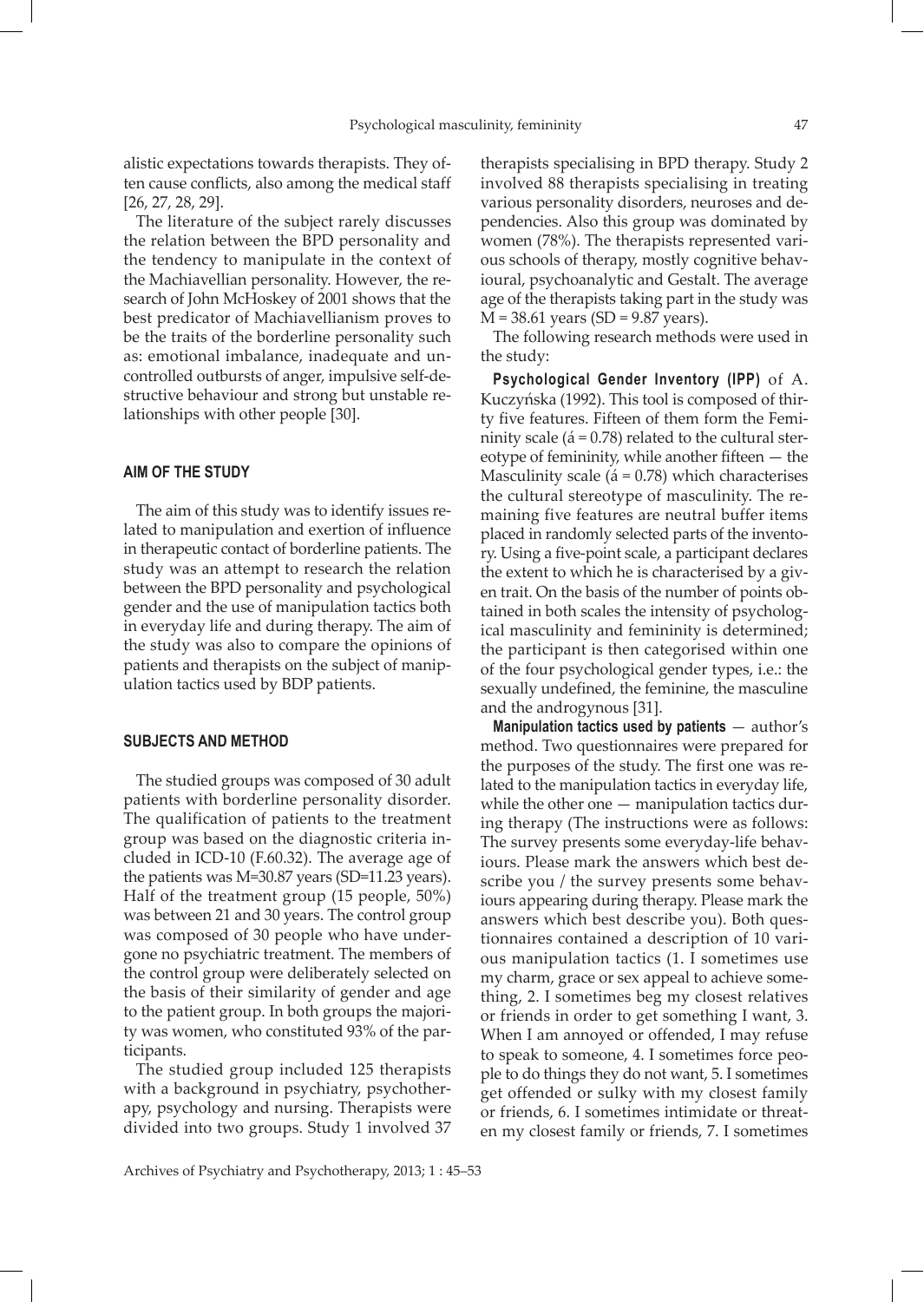wound myself to attract the attention of others, 8. I sometimes lie or choose not to tell the whole truth, 9. I sometimes make others feel guilty even though they have done nothing wrong, 10. I sometimes threaten a close relative or friend to break up the relationship between us.). A participant declares how often he or she uses a given tactic using a 7-point scale where 1 means never and 7 — very often. The reliability coefficient for the questionnaire on manipulation in everyday life was á=0.756, while for the questionnaire on manipulation in therapy  $-$  á=0.768. This method was used in the study involving BPD patients.

**Manipulation tactics used by patients according to therapists** — author's method. The first part of the tool contained the following open question: "What methods of exerting influence and manipulation have you observed in persons with borderline personality disorder during therapy?" The other part contained 10 closed-ended questions indicating various tactics which may be used for exerting influence, analogous to those listed in the questionnaire intended for patients (1. Seduction, charming, 2. Begging, 3. Refusing to speak, 4. Coercion, 5. Sulkiness, getting offended, 6. Threatening, 7. Self-inflicted injuries, 8. Lying, misleading, concealing information, 9.

Guilt induction, 10. Threatening to discontinue the therapy, mentioning it). The therapists evaluated the behaviour of patients observed during therapy using the same 7-point Likert scale. The reliability coefficient for the questionnaire for therapists was  $\acute{a}$  = 0.778. This method was used in study 1 involving therapists.

**Manipulation in the Therapeutic Context** — studied using a survey with five open questions 1. Have you ever been manipulated by a patient? 2. What in your view was the reason why the patient manipulated? 3. In what way did the patient manipulate? This method was used in study 2 involving therapists.

## **RESULTS**

In the patient group (M=39.03) the intensity of psychological masculinity was significantly lower than in the control group ( $M=48.00$ ) ( $p<0.001$ ) (see Tab. 2). Most people (50%) had a feminine identity, followed by androgynous individuals (30%) and the sexually undefined (20%). None of the patients had the masculine psychological gender (see Tab. 1).

| <b>IPP</b> score |                                          | <b>BPD</b> patients |      | Control group |      | Total |
|------------------|------------------------------------------|---------------------|------|---------------|------|-------|
|                  |                                          | women               | men  | women         | men  |       |
| Ν                | Feminine individuals                     | 14                  |      | 14            |      | 30    |
|                  | $\%$                                     | 46.67               | 3.33 | 46.67         | 3.33 |       |
| Ν                | Masculine individuals                    | 0                   |      | 2             |      | 3     |
|                  | $\%$                                     | 0.00                | 0.00 | 6.67          | 3.33 |       |
| Ν                | Androgynous individuals                  | 8                   |      | 8             |      | 17    |
|                  | $\%$                                     | 26.67               | 3.33 | 26.67         | 0.00 |       |
| N                | Individuals with undifferentiated gender | 6                   |      | 4             |      | 10    |
| $\%$             |                                          | 20.00               | 0.00 | 13.33         | 0.00 |       |
| Ν                | Total                                    | 28                  | າ    | 28            | റ    | 60    |

**Table 1**. Psychological gender of women and men in the BPD patient group and the control group

**Table 2**. Femininity and masculinity in the BPD patient group and the control group

|                      | Group of BPD patients |       | Control group |      |         |       |
|----------------------|-----------------------|-------|---------------|------|---------|-------|
| Psychological gender | M                     | SD    | M             | SD   |         |       |
| Masculinity          | 39.03                 | 12.06 | 48            | 7.48 | $-3.46$ | 0.001 |
| Femininity           | 55.13                 | 6.03  | 55.03         | 6.58 | 0.06    | 0.951 |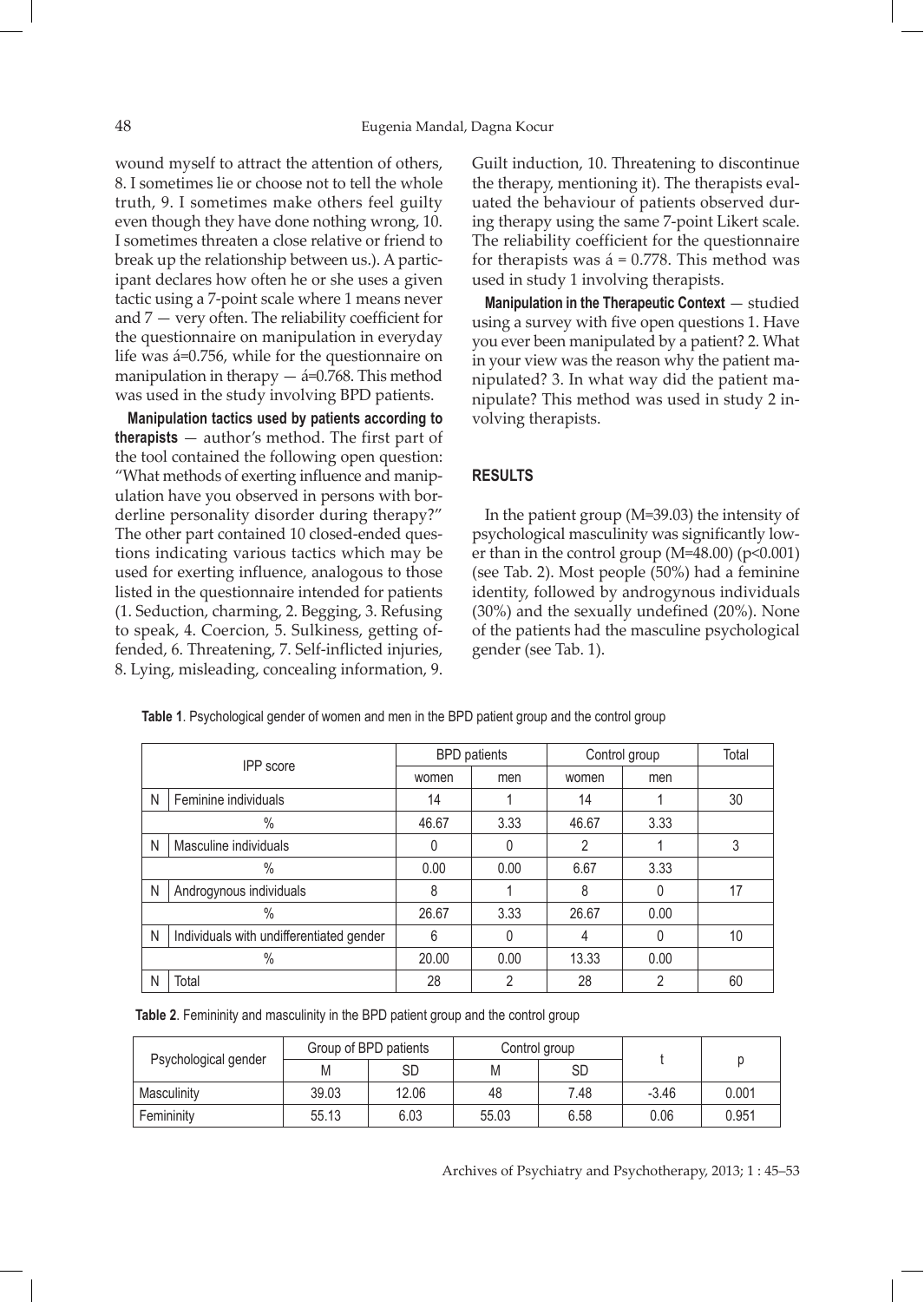The results of research showed that BDP patients most often admitted using the tactic of taking offence (M=4.73), the tactic of lying  $(M=4.10)$ , begging  $(M=4.07)$ , refusing to speak  $(M=3.97)$ , guilt induction  $(M = 3.03)$ , coercion (M=3.00), seduction (M=2.93), threatening to break up the relationship (M=2.83), threatening ( $M=2.50$ ), and least often  $-$  the tactic of selfinflicted injuries (M=2.20). The members of the control group, on the other hand, most often admitted using the tactic of seduction (M=4.37), followed by the tactic of lying (M=4.10), taking offence (M=3.90), refusing to speak (M=3.57), coercion (M=3.13), begging (M=3.03), guilt induction (M=2.80), threatening to break up the relationship ( $M=1.87$ ), and least often  $-$  the tactic of threatening (M=1.53) and self-inflicted injuries (M=1.53) (see graph 1).

Statistically significant differences related to the tactic of seduction were noted (p=0.002) more rarely used by the patients than the persons from the control group, and the tactic of threatening (p=0.002), threatening to break up the relationship ( $p=0.043$ ) and begging ( $p=0.05$ ) more often used by patients. A statistical tendency was also noted with regard to the tactic of taking offence (p=0.06), which was more often used by the patients. The study revealed a statistically significant negative correlation between the age of the patients and the tendency to self-inflicted injuries (=-0.58, p<0.05) and a positive correlation between the use of manipulation in everyday life and the use of manipulation during therapy ( $r=0.375$ ,  $p<0.04$ ).

An analysis of the data of study 1 received from the therapists (N=37) indicates that in the



■ Average, patient group ■ Average, control group

**Graph 1** — Manipulation in everyday life in the BPD patient group and the control group

view of the therapists patients undergoing therapy most often use the tactics of lying  $(M = 5.51)$ , guilt induction  $(M = 5.43)$ , seduction  $(M = 4.97)$ , followed by coercion  $(M = 4.86)$ , threatening to discontinue the therapy  $(M = 4.70)$  and self-inflicted injuries ( $M = 4.38$ ). Least frequently the therapists pointed to the tactics of: threatening (M  $= 3.95$ ), refusing to speak (M  $= 3.86$ ) and begging  $(M = 3.49)$ . An analysis revealed that the therapists  $(M = 46.8)$  pointed to the patients' use of manipulation tactics during therapy significantly more often than the patients themselves (M= 24.93).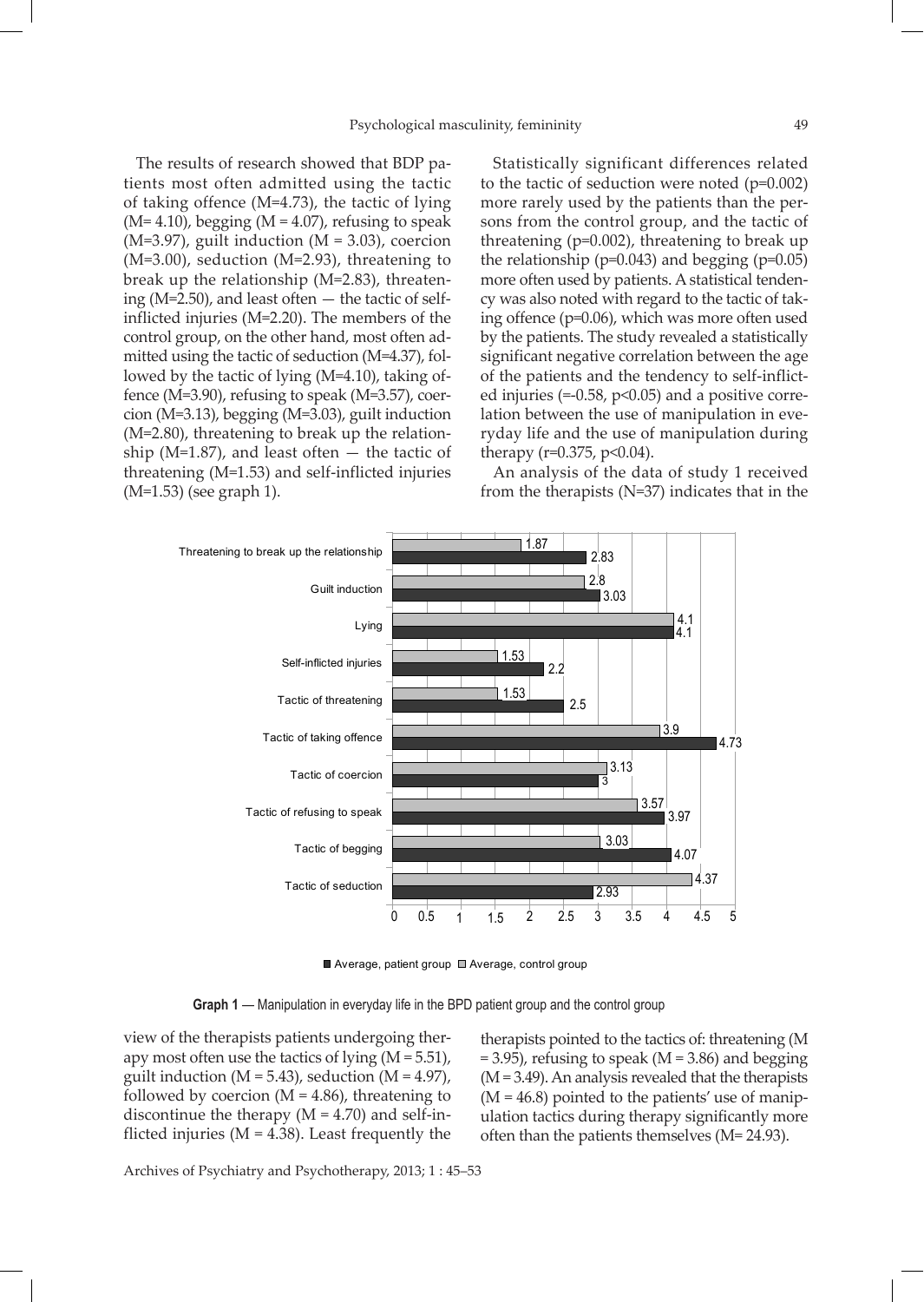The views of the patients regarding the most readily used manipulation tactics during therapy were different than the views of the therapists. The patients pointed to the following manipulation tactics as the most commonly used: refusing to speak (M=3.70), taking offence (M=3.33) and lying (M=2.43). These tactics were followed by the tactics of: begging (M = 2.37) and coercion (M=2.37), guilt induction (M=2.33) and threatening to discontinue the therapy (M=2.33). The least frequently mentioned tactics included selfinflicted injuries (M=2.20), seduction (M=2.00) and threatening (M=1.87).

An analysis of the scores obtained by the therapists indicated a positive correlation between the therapists' years in practice and their belief in the frequency of using manipulation tactics by patients with BPD (r=0.518, p<0.001). The number of patients with BPD treated by a given therapist was in a positive correlation with the assessment of how frequently the patients used

**Table 3.** Reasons and goals of manipulation used by patients in the opinions of the therapists (N=88)

| Reasons and goals              | N  | %  |
|--------------------------------|----|----|
| Obtaining benefits             | 56 | 48 |
| Avoiding negative consequences | 13 | 11 |
| Domination and control         | 10 | 9  |
| Results of illness             | 11 | 9  |
| Self-presentation              | 9  |    |
| Lying / concealing information | 8  |    |
| Receiving interest / sympathy  | 6  | 5  |
| Fear                           |    | ว  |

**Table 4**. Manipulation methods used by patients in the opinions of the therapists (N=88)

| Manipulation method                | N  | $\%$ |
|------------------------------------|----|------|
| Lying / concealing information     | 34 | 23   |
| Compliments / coaxing              | 24 | 16   |
| Puns                               | 17 | 11   |
| Inspiring pity                     | 15 | 10   |
| Simulation of symptoms of illness  | 13 | 9    |
| Actor's behaviour                  | 13 | 8    |
| Breaking / bending rules / setting | 11 | 7    |
| Promising improvement              | 8  | 5    |
| Intimidation, aggression           | 7  | 5    |
| Blackmail / guilt induction        |    | 5    |

the tactic of begging ( $r=0.372$ ,  $p<0.02$ ) and the tactic of coercion ( $r=0.340$ ,  $p<0.03$ ).

The majority of the therapists in study 2 (N=88) admitted having experienced manipulation by a patient during therapeutic contact. Affirmative answers were given by 88% of participants, negative ones  $-$  by 11%, and the answer "I don't know" was selected by only 1% of the participants.

The reasons and goals of manipulation most frequently indicated included: obtaining benefits (48%), avoiding consequences (11%) and taking control (9%). Some therapists underlined that manipulation used by patients is a consequence of their disorder (9%). The therapists described in detail various kinds of benefits obtained by patients due to their use of various manipulation methods. The most common included: financial benefits (38%), certificates of various kinds (25%), prescriptions / medicines (16%), passes / sick notes (16%) and others (5%) (see Tab. 3).

The most common manipulation tactics used by patients include: lying or concealing information (23%), compliments (16%) and broadly understood verbal manipulation (puns) (11%). Examples were also given of patients describing symptoms which they were not experiencing, using the vocabulary learned from the literature of the subject (9%) (see Tab. 4).

 In the examples given by the therapists concerning the use of manipulation during therapy, the following types of behaviour were mentioned most often: strategy "yes, but...", cancelling the session at the last moment or leaving before the end, being late, prolonging the session, attempts to induce the feeling of guilt in the therapist, emotional blackmail, harassing phone calls, gifts, shortening the distance, creating the appearances of a significant improvement, attacks, aggressive undermining of the therapist's competences, criticising the therapeutic setting and therapeutic contract, especially if it included a provision preventing the patient from committing suicide in the course of the therapy. Other examples included: idealisation of the therapist and crossing borders, e.g. the patient emulates the therapist or identifies with him of her, obtains information on his or her private life. In the view of the participants, the mechanism of projective identification used by the patients was meant to control the therapy process and the therapist.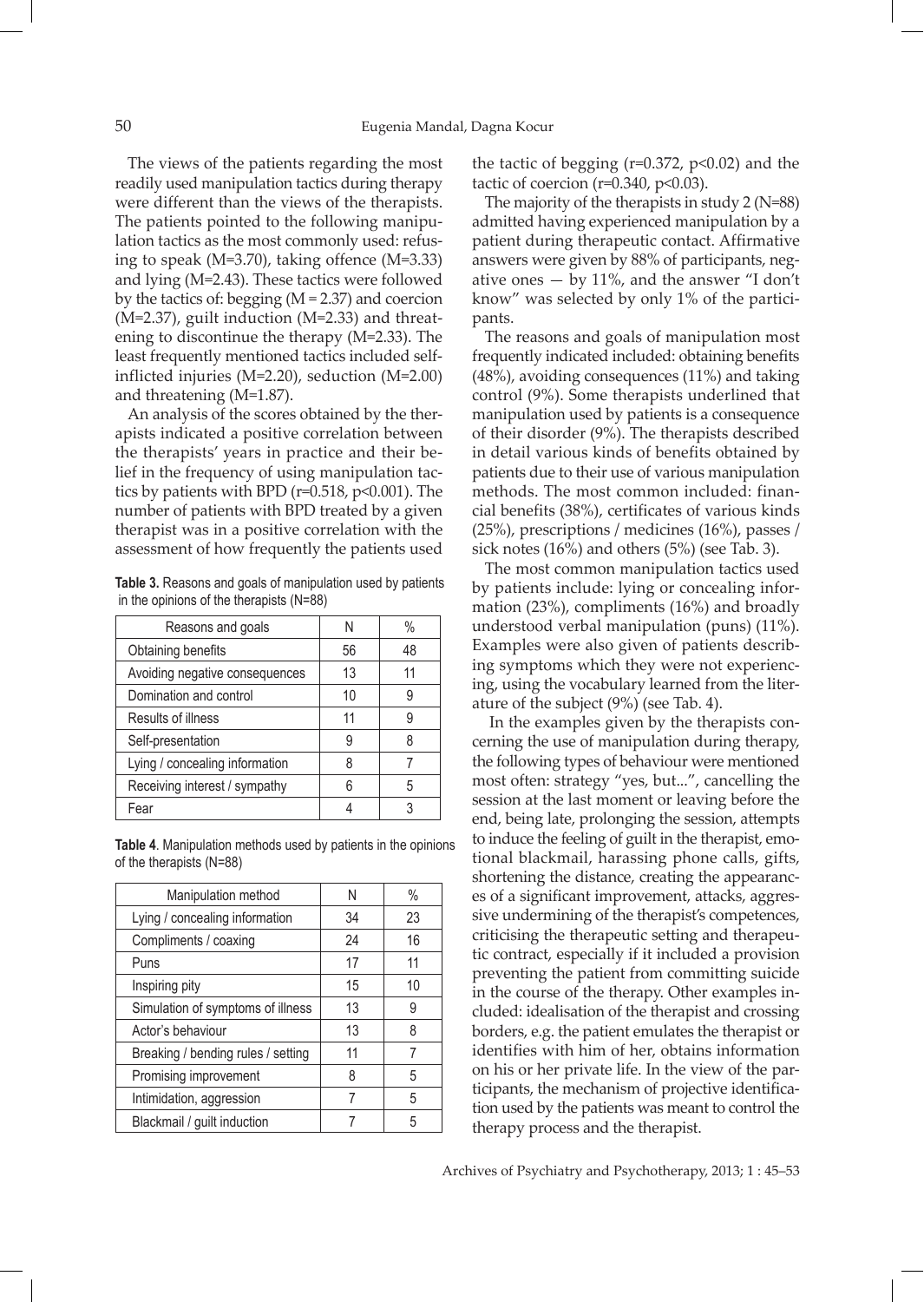An important problem revealed by the study is manipulation used by patients who wish to obtain certificates, disability allowances and sick notes of various types. Answers to the question concerning the aims of manipulation revealed that in the view of the participants the common motive is the wish to obtain certificates of various types (25%) or passes and sick notes (16%). One of the participants answered the question about the type of patients who are particularly prone to manipulation by saying: "Patients referred by the court or the Social Insurance Institution (ZUS)".

#### **RESULTS AND CONCLUSIONS**

Results of the presented research showed that in the BDP patients group the overall level of psychological masculinity was significantly lower than in the control group. Most patients had the feminine psychological gender and none of the patients had the masculine psychological gender. This result may be linked to the features of the feminine psychological gender, such as: weakness, dependence, helplessness. The features linked with masculinity, such as instrumentality, activity, resourcefulness, may be more rarely found in BPD patients, especially those who are currently staying in psychiatric hospitals [32, 33, 34]. In the literature of the subject, it is accepted that people with BPD are characterised by a distorted sense of identity, instability of relationships with others, emotional instability, distorted image of own goals and preferences, and even frequent and chaotic perverse behaviour [35]. The above is confirmed by the differences between both groups revealed in the study: in the patient group there were more people with undifferentiated psychological gender. In such people the feminine and masculine features are developed to a small extent, irrespective of their biological sex.

The results of the study showed a statistically significant correlation between the use of manipulation in everyday life and its use in therapy in BPD patients. This confirms of the tendency of manipulation of their behaviour. Patients with BPD obtained significantly higher scores with regard to the use of manipulation tactics in everyday life than the control group; this refers to the following tactics: taking offence, begging, threatening and threatening to break up the relationship. Patients are less tendency to use the tactic of seduction than people from the control group. The use of numerous manipulation tactics confirms the data suggesting that people with BPD have difficulties in controlling their emotions, are incapable of establishing more profound emotional bonds and prone to enter into unstable and intensive relationships with others [36]. The manipulation tactics they use are at the same time offensive (e.g. taking offence, threatening) and defensive (e.g. begging). This shows the great determination of patients in achieving their interests. BPD patients are less prone to use the tactic of seduction than people from the control group, because the groups of patients and therapists were composed mostly of people of the same sex (women). Seduction is a tactic of manipulation used in contacts with the other sex [37].

In the course of the study it was also noted that among the patients the tendency to use the tactic of self-inflicted injuries decreased with age. This may be explained by the fact that older people care more about their health and life than younger ones and probably believe that this type of manipulative behaviour is not socially acceptable.

A comparison of the scores obtained by the patients and therapists suggests that there are differences between the assessment of the behaviour of patients in the eyes of the therapists and the self-assessment of the patients. The therapists believe that patients use manipulation tactics more often than declared by the patients. This may mean that patients do not realise they use manipulation tactics in everyday life and during therapy or are not ready to admit it. The participants may also want to conceal their use of manipulation tactics in order to present themselves in a better light, i.e. in order to deliberately lower the scores or hold back their own proneness to manipulation. Almost all the therapists participating in the study viewed their interpersonal contacts with BDP patients as particularly difficult, inspiring negative emotions and constituting a big challenge from the therapeutic point of view.

The research revealed that most of the therapists participating in the study admitted having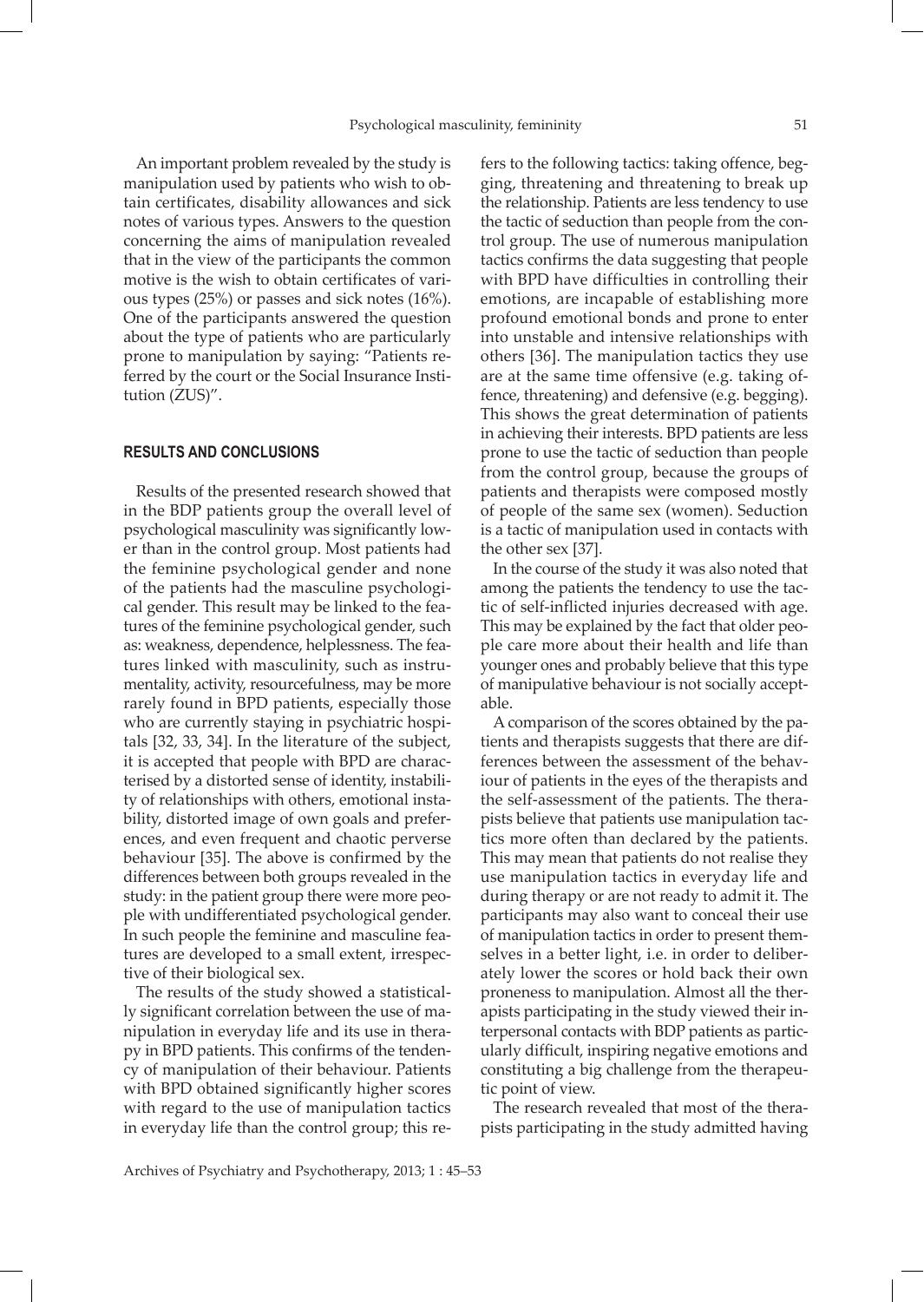experienced manipulation attempts from their patients. In the view of the therapists, the most common reason for manipulation among patients was: striving to obtain benefits or avoid negative consequences, and more rarely – fear. The most frequent methods of manipulation were: lying, concealing information and coaxing. These results demonstrate that manipulation is a frequent phenomenon in the therapeutic process of BPD patients. The results concerning the frequency of manipulation in BPD patients may also be connected to knowledge on BPD and approach to this disorder among the therapists [38]. It is possible that some therapists treat certain types of behaviour as manipulation although they are only symptoms of the illness; such behaviour may also be linked to the difficult economic situation of the patients.

The problem of manipulation used by patients with BPD in therapeutic contact may be viewed from the perspective of the phenomena of transference and countertransference. In psychotherapy, transference consists in the redirection of emotional reactions and past experiences of the patient onto the therapist during the therapeutic process. The patient repeats their experiences from early childhood in the relationship with a new object [38, 39, 40]. Manipulation attempts used by a patient may be explained in the context of transference: The patient is capable of only those behaviours which they have learned in the relationship with an important object. The therapists' views regarding manipulation attempts used by patients may be seen in the context of countertransference. According to the classical definition of Freud, countertransference is an influence of the transferential reactions of a patient on the unconscious internal conflicts of the psychotherapist [38, 41]. In this context, the therapist's perception of some situations as manipulation may be a result of the therapist's projection of their own unworked-through conflicts and problems onto the relationship with the patient.

In the patient–therapist relationship, the methods of communication may also be of significance, e.g. asking too complex questions, ambiguous comments, misunderstandings and difficulties in detecting the so-called communication traps, such as confabulation, distortion of content, silence. As a result, manipulative intentions may be ascribed to patients [38].

The present study demonstrates the importance of manipulation in therapeutic contact and the need to deepen the knowledge of the subject in order to improve the broadly understood contact between the patient and the therapist.

## **REFERENCES**

- 1. Hamilton J, Decker N, Rumbaut RD. The manipulative patient. Am J Psychother. 1986; 40(2): 189–200.
- 2. Kottler JA. Opór w psychoterapii: jak pracować z trudnym klientem? Gdańsk: Gdańskie Wydawnictwo Psychologiczne; 2004.
- 3. Harguindeguy LC. Władza leczącego refleksje o manipulowaniu władzą przez uzdrawiaczy. Sztuka Leczenia. 2002; 8(4): 75–89.
- 4. Murphy GE, Guze SB. Setting limits: The management of the manipulative patient. Am J Psychother. 1960; 14: 30–47.
- 5. Knapp H. Komunikacja w terapii. Warszawa: Wydawnictwo Naukowe PWN; 2009.
- 6. Aleksandrowicz J. Nerwice: psychopatologia i psychoterapia. Warszawa: PZWL; 1998.
- 7. Czernikiewicz A. Pogranicze zaburzenia osobowości współczesny rozwój koncepcji. Psychiatr Pol. 1986; 20(3): 225–231.
- 8. Tomb DA. Osobowość z pogranicza borderline. In: Sidorowicz S, editor. Psychiatria. Wrocław: Urban and Partner; 1998. p. 181.
- 9. Kernberg OF. Psychodynamiczna terapia pacjentów borderline. Gdańsk: GWP; 2007.
- 10. Gallop R, Lancee W. Escaping borderline stereotypes: working through the maze of staff– patient interactions. J Psychosoc Nurs Ment Health Serv. 1986; 26(2): 16–20.
- 11. Woollaston K, Hixenbaugh P. "Destructive Whirlwind": nurses perceptions of patients diagnosed with borderline personality disorder. J Psychiatr Ment Health Nurs. 2008; 15 (9): 703–709.
- 12. Linehan MM. Zaburzenia osobowości z pogranicza: terapia poznawczo-behawioralna. Kraków: Wydawnictwo Uniwersytetu Jagiellońskiego; 2007.
- 13. Wrońska A. Zaburzenia osobowości typu borderline (zaburzenia z pogranicza): epidemiologia, etiologia, leczenie. Psychiatria w Praktyce Ogólnolekarskiej 2007; 7(4): 161–169.
- 14. Bateman AW, Halliwick U, Barnet E. Borderline personality disorder. In: Norcross JC, VandenBos GR, Freedheim DK, editors. History of psychotherapy: continuity and change. Washington: American Psychological Association; 2011. p. 588–600.